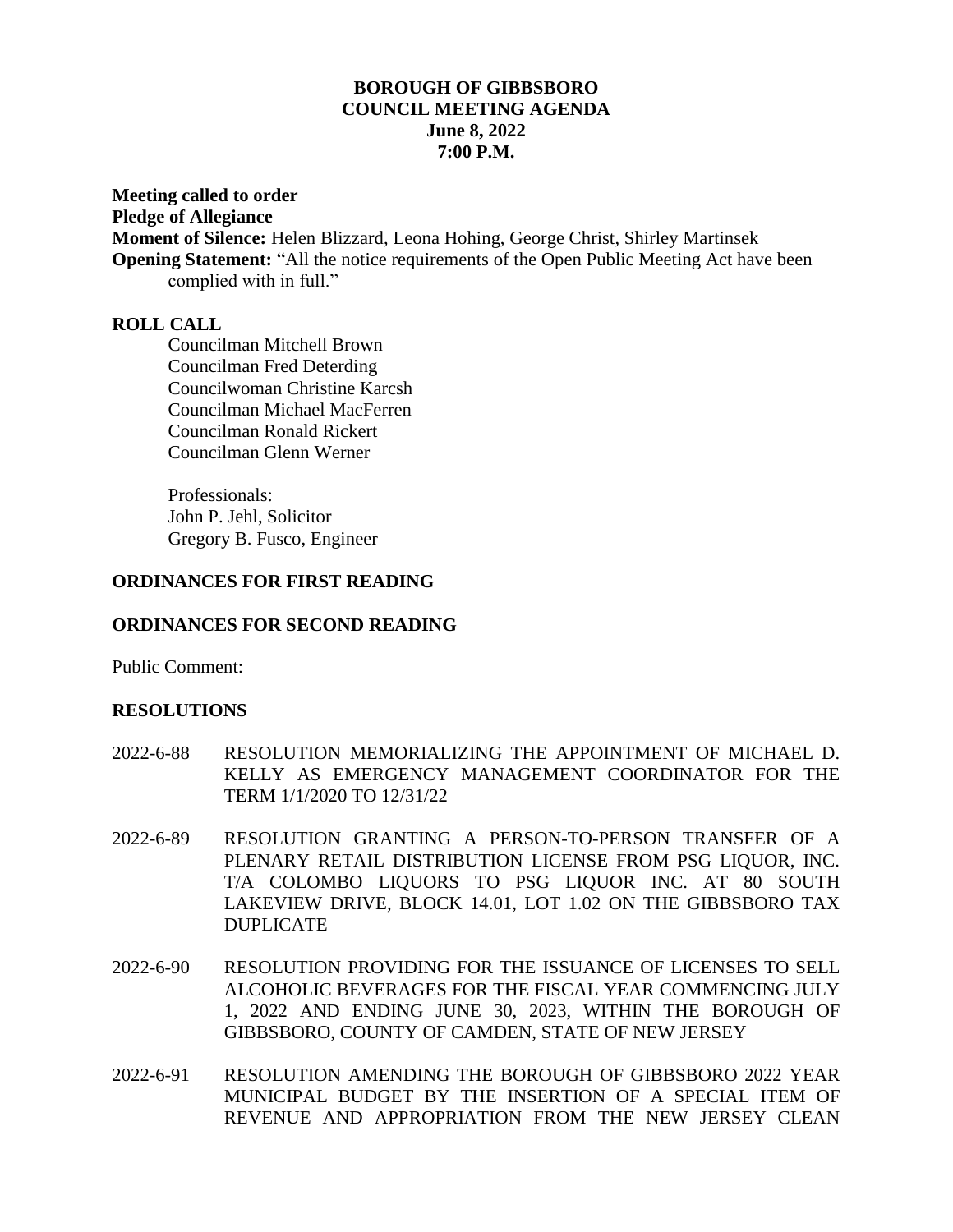### COMMUNITIES COUNCIL

- 2022-6-92 RESOLUTION AMENDING THE BOROUGH OF GIBBSBORO 2022 YEAR MUNICIPAL BUDGET BY THE INSERTION OF A SPECIAL ITEM OF REVENUE AND APPROPRIATION FROM THE FEDERAL HIGHWAY ADMINISTRATION
- 2022-6-93 RESOLUTION TO SUBMIT A GRANT APPLICATION AND EXECUTE A GRANT AGREEMENT WITH THE NEW JERSEY DEPARTMENT OF TRANSPORTATION FOR THE 2023 ROAD MAINTENANCE PROGRAM FOR THE PROJECT KNOWN AS EDGEHILL ROAD IN THE BOROUGH OF GIBBSBORO, CAMDEN COUNTY, NEW JERSEY
- 2022-6-94 RESOLUTION TO SUBMIT A GRANT APPLICATION AND EXECUTE A GRANT AGREEMENT WITH THE NEW JERSEY DEPARTMENT OF TRANSPORTATION FOR THE CONSTRUCTION OF THE COUNTY ROUTE 561 (LAKEVIEW DRIVE) BIKEWAY EXTENSION FROM GENERATIONS MEMORIAL PARK TO THE EXISTING BIKEWAY PATH AT BLOCK 18.05, LOT 12 (TO BE CONSTRUCTED WITHIN THE EASEMENT ON LOTS 9,10, AND 11)IN THE BOROUGH OF GIBBSBORO, CAMDEN COUNTY, NEW JERSEY

Public comment on pending resolutions

### **REPORT OF MUNICIPAL OFFICERS**

Borough Clerk (X) Risk Manager (X) Construction Official (X) Police Department (X)  $\text{Tax Collection (X)}$  Sewer Clerk  $(X)$  $T$ reasurer  $(X)$  Court Clerk  $(X)$ Compliance Officer () Fire Official ()

### **COUNCIL COMMITTEE REPORTS**

Motion to put written reports on file for one year

### **CORRESPONDENCE**

#### **OLD BUSINESS**

#### **NEW BUSINESS**

#### 1. POLICE PROMOTIONS

The Police Chief and Police Committee recommend the promotion of Patrolman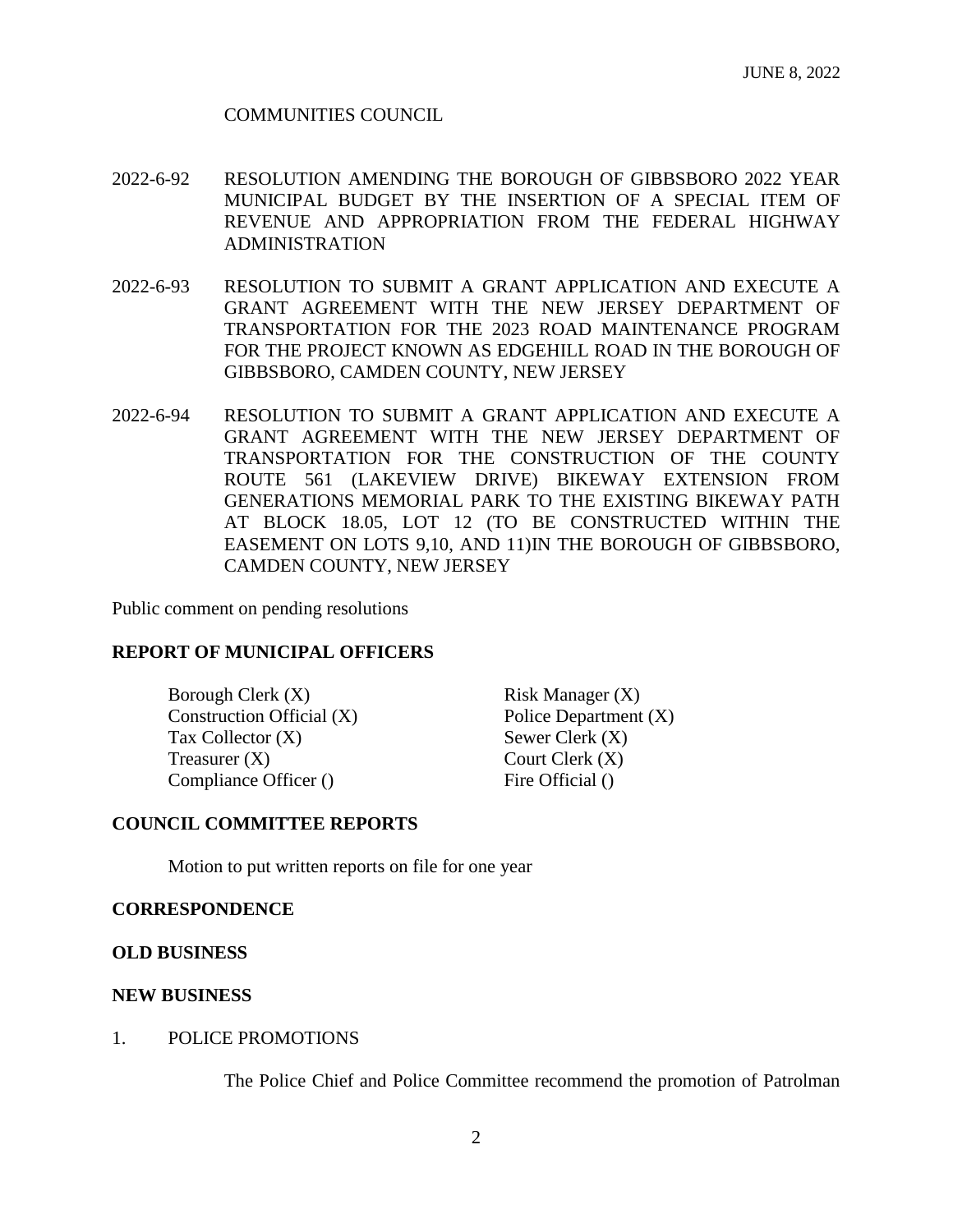Treger and Patrolman Picou to the position of Corporal

Motion to promote Patrolman Treger and Patrolman Picou to the position of Corporal at the salary increase specified in the PBA contract, effective the first day of the next pay period

## 2. FACILITIES REQUESTS

| Facility:  | <b>Senior Recreation Center</b>                 |
|------------|-------------------------------------------------|
| Date/Time: | Saturday, June $25^{th}$ (12:00-6:00 p.m.)      |
| Applicant: | Michele Thompson                                |
|            | 32 Winding Way                                  |
| Fee/Bond:  | \$300/\$100 (paid)                              |
| Facility:  | Senior Recreation Center (Lavatories/Kitchen)   |
| Date/Time: | Saturday, June $11^{th}$ (10:00 a.m.-2:00 p.m.) |
| Applicant: | <b>Community Garden</b>                         |
| Fee/Bond:  | Waiver                                          |
| Facility:  | <b>Senior Recreation Center</b>                 |
| Date/Time: | Thursday, June $9^{th}$ (7:30-9:00 p.m.)        |
| Applicant: | <b>Police Department (Promotion Ceremony)</b>   |
| Fee/Bond:  | Waiver                                          |
| Facility:  | <b>Blueberry Hill Trails</b>                    |
| Date/Time: | Saturday, June $11^{th}$ (8:30-9:30 p.m.)       |
| Applicant: | Joe Moore (Screech Owl Walk – see letter)       |

## 3. EMERGENCY PURCHASE OF HVAC UNIT AT BOROUGH HALL

Atmostemp Lennox Model TSA036S4N42Y \$7225.00

### **VOUCHERS**

Motion to dispense reading and approve vouchers in the amount of \$490,876.35

### **MINUTES**

Motion to dispense reading and approve minutes of 5/11/22

## **CLOSING COMMENTS**

## **MEETING OPEN TO THE PUBLIC**

### **INFORMATIONAL**